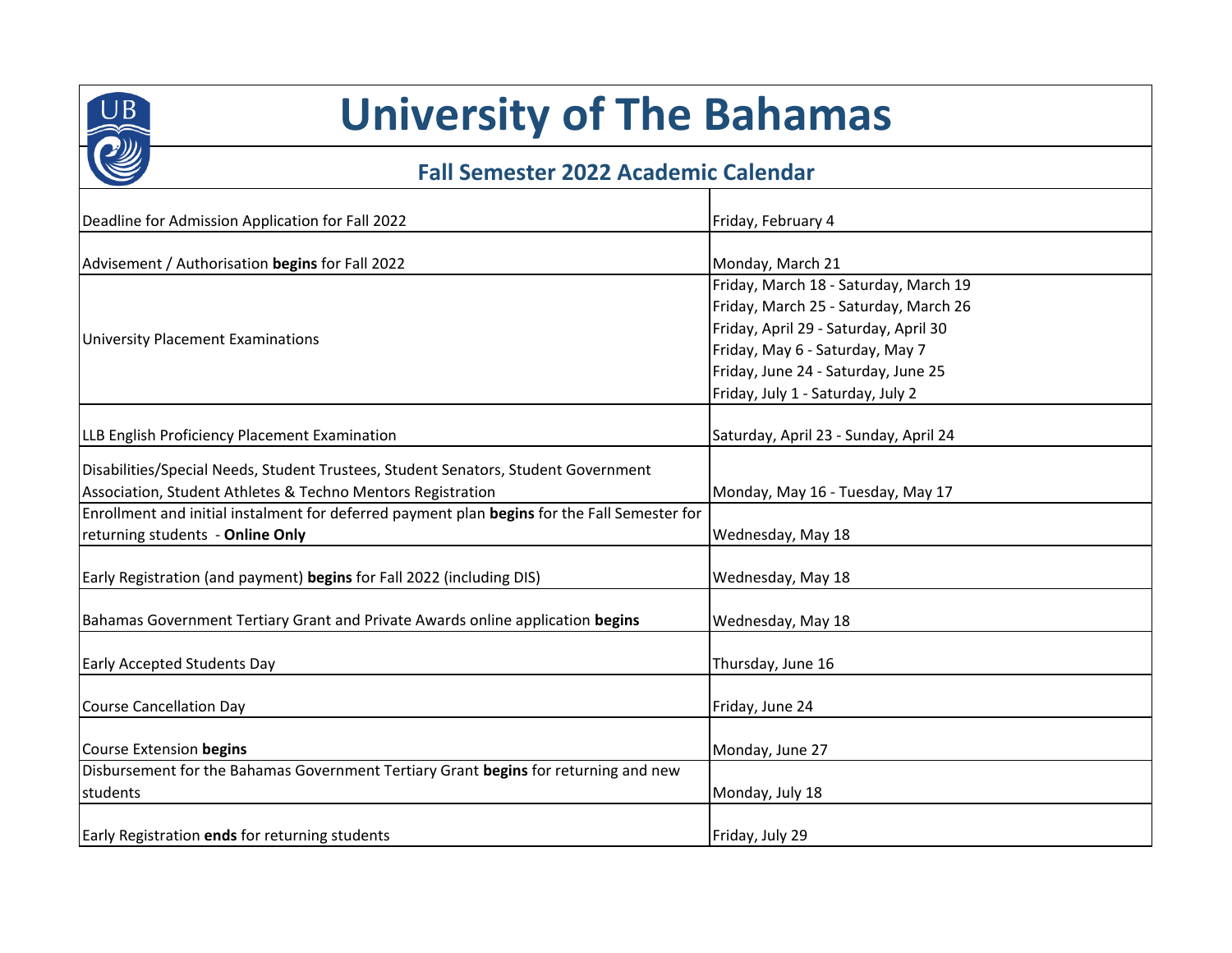| Holiday - Emancipation Day (University closed)                                                                                                                                                 | Monday, August 1                                                                                                                                                               |
|------------------------------------------------------------------------------------------------------------------------------------------------------------------------------------------------|--------------------------------------------------------------------------------------------------------------------------------------------------------------------------------|
| Pre-Mingoes Orientation (PREMO) - UB Oakes Field                                                                                                                                               | Tuesday, August 2                                                                                                                                                              |
| Enrollment and initial instalment for deferred payment plan ends for the Fall Semester for<br>returning students - Online Only (by 12 Noon)                                                    | Wednesday, August 3                                                                                                                                                            |
| Last day to pay for returning students (by 12 Noon)                                                                                                                                            | Friday, July 29 (via online direct deposit/wire transfer)<br>Wednesday, August 3 (via in-person at Cashier's cage during<br>operating hours or Banner Self-Service by 12 Noon) |
| Parents Evening - UB Oakes Field                                                                                                                                                               | Wednesday, August 3                                                                                                                                                            |
| Parents Evening - UB North                                                                                                                                                                     | Thursday, August 4                                                                                                                                                             |
| De-registration of unpaid returning students with balances meeting de-registration<br>threshold, including student enrolled in the deferred payment plan with past due<br>installment payments | Thursday, August 4                                                                                                                                                             |
| Late Payment fee charged/applied for unpaid returning students not de-registered                                                                                                               | Thursday, August 4                                                                                                                                                             |
| New Student Orientation - UB North                                                                                                                                                             | Monday, August 8 - Tuesday, August 9                                                                                                                                           |
| Mingoes Orientation & Welcome - UB Oakes Field                                                                                                                                                 | Monday, August 8 - Friday, August 19                                                                                                                                           |
| <b>Advisement for New Students</b>                                                                                                                                                             | Wednesday, August 10 - Thursday, August 11                                                                                                                                     |
| Enrollment and initial instalment for deferred payment plan begins for the Fall Semester for<br>new students - Online Only                                                                     | Thursday, August 11                                                                                                                                                            |
| Registration (and payment) - New students only - Online Only (begins at 12:01 am)                                                                                                              | Thursday, August 11 - Monday, August 15                                                                                                                                        |
| Orientation for new students - UB North                                                                                                                                                        | Monday, August 15                                                                                                                                                              |
| Enrollment and initial instalment for deferred payment plan begins for the Fall Semester for<br>late returning students - Online Only                                                          | Wednesday, August 17                                                                                                                                                           |
| Registration (and payment) - Late registration - Online Only                                                                                                                                   | Wednesday, August 17 - Sunday, August 21                                                                                                                                       |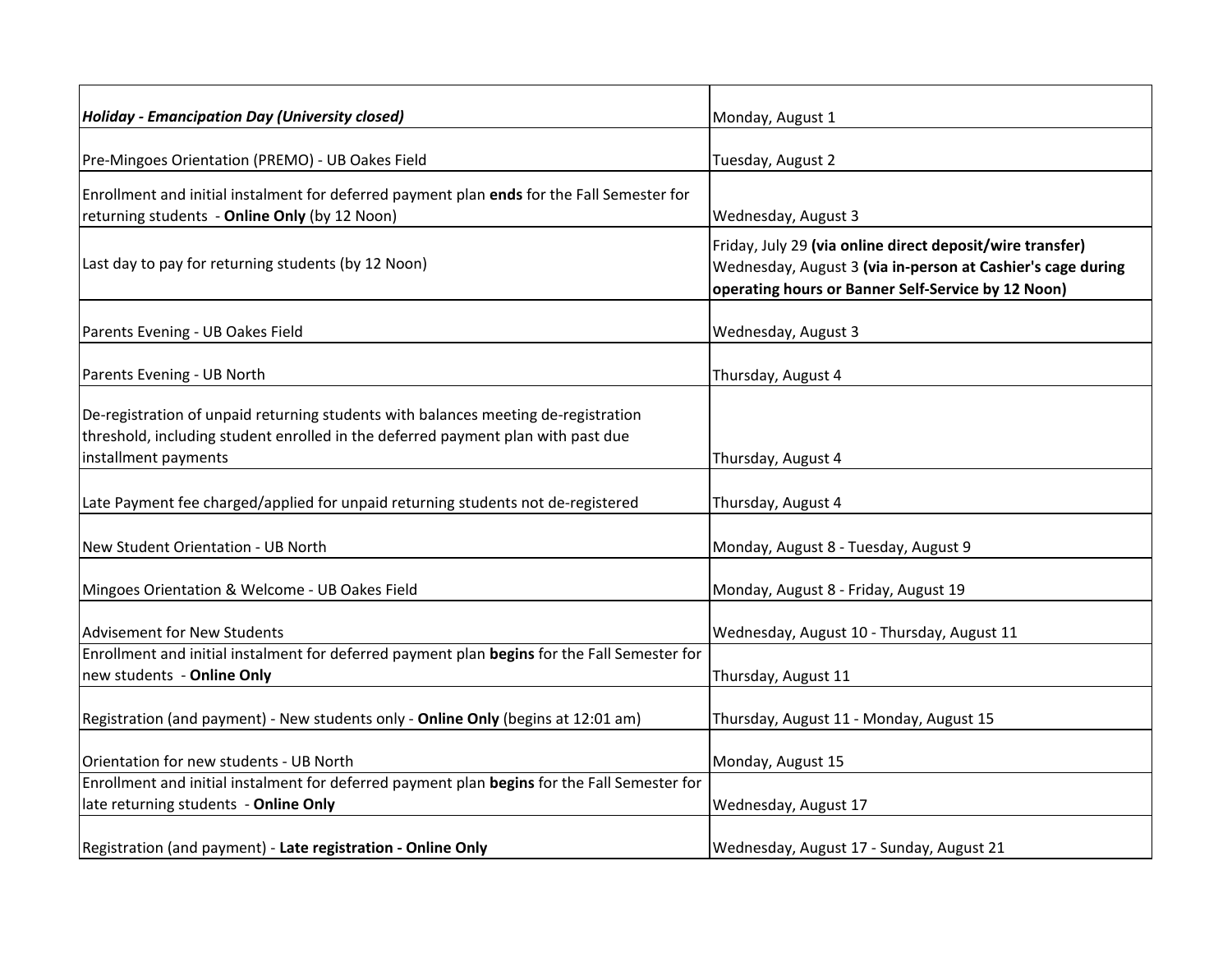| Bahamas Government Tertiary Grant and Private Awards online application ends                          | Friday, August 19                                                                                                                                                                   |
|-------------------------------------------------------------------------------------------------------|-------------------------------------------------------------------------------------------------------------------------------------------------------------------------------------|
| <b>FIRST DAY OF CLASSES</b>                                                                           | Monday, August 22                                                                                                                                                                   |
| Return of the Mingoes - Student Affairs                                                               | Monday, August 22 - Friday, August 26                                                                                                                                               |
| Registration (and payment) - Drop/Add only - Online Only                                              | Wednesday August 24 - Thursday August 25                                                                                                                                            |
| Course Extension ends                                                                                 | Thursday, August 25                                                                                                                                                                 |
| Last day for disbursement of Bahamas Tertiary Grants and adjustments for Late registrants             | Wednesday, August 31                                                                                                                                                                |
| Last day to pay for Fall Semester for new students and late registrants (at 4 pm)                     | Thursday, September 1 (via online direct deposit/wire transfer)<br>Wednesday, September 7 (via in-person at Cashier's cage<br>during operating hours or Banner Self-Service by 4pm) |
| Enrollment and initial instalment for deferred payment plan ends for the Fall Semester for            |                                                                                                                                                                                     |
| new and late returning students - Online Only (at 4 pm)                                               | Wednesday, September 7                                                                                                                                                              |
| Final de-registration process of all unpaid students begins                                           | Thursday, September 8                                                                                                                                                               |
| Late Payment fee charged/applied for unpaid students not de-registered (if not previously<br>charged) | Friday, September 9                                                                                                                                                                 |
| Deadline for new student application for Spring                                                       | Friday, September 30                                                                                                                                                                |
| Mid-semester examinations                                                                             | Monday, September 26 - Sunday, October 16                                                                                                                                           |
| Mid-semester break                                                                                    | Thursday, October 6 - Sunday, October 9                                                                                                                                             |
| <b>Holiday - National Heroes Day (University closed)</b>                                              | Monday, October 10                                                                                                                                                                  |
| Open House / Recruitment                                                                              | Thursday, October 27                                                                                                                                                                |
| Last day to withdraw without academic penalty - Online Only                                           | Friday, October 28                                                                                                                                                                  |
| UNIVERSITY OF THE BAHAMAS CHARTER DAY                                                                 | <b>Thursday, November 10</b>                                                                                                                                                        |